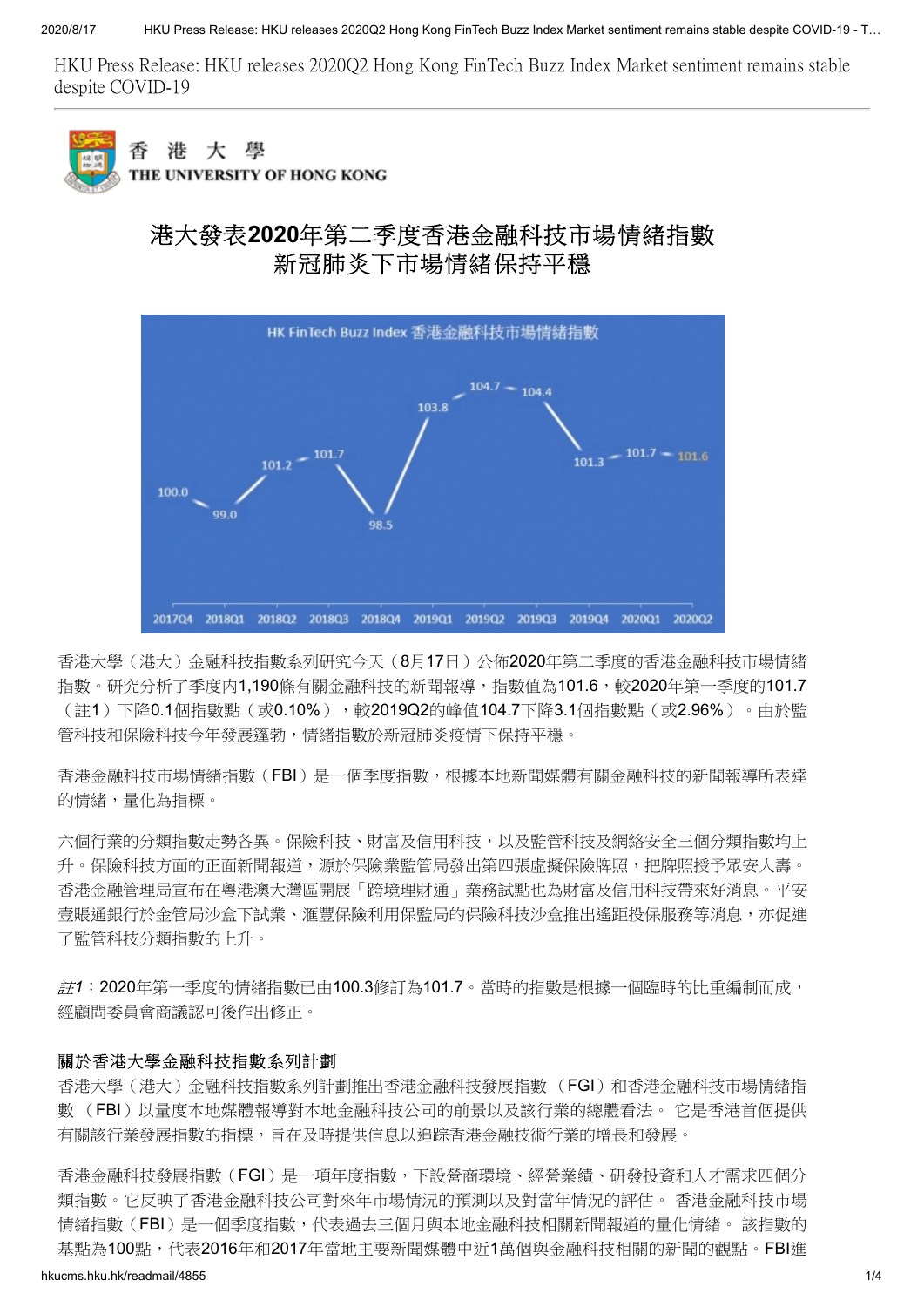2020/8/17 HKU Press Release: HKU releases 2020Q2 Hong Kong FinTech Buzz Index Market sentiment remains stable despite COVID-19 - T…

一步細分為六個領域:保險科技(InsurTech),財富及信用科技(WealthTech & CreditTech),區塊鏈 和加密貨幣,電子支付和數碼銀行,監管科技(RegTech & Cybersecurity)以及其他相關業務,包括人 工智能和大數據。

研究項目由專責大學技術轉移的港大科橋有限公司推動,由港大理學院統計與精算學系副教授楊良河博士 領導的研究團隊負責定期數據分析。

### 關於香港大學金融科技指數顧問委員會

顧問委員會由本港金融科技行業的專業人士組成,包括香港大學、香港金融科技協會、投資推廣署、數碼 港、香港科技園以及東亞銀行有限公司的代表。委員會成員負責篩選金融科技公司參與年度問卷調査;以 及就指數計算及研究方法提供專業意見。

「香港大學金融科技指數系列」研究項目網址: [www.fintechindex.hku.hk](http://www.fintechindex.hku.hk/)。

### 傳媒查詢:

香港大學傳訊及公共事務處高級經理(傳媒)尹慧筠(電話:2859 2600; 電郵:[melwkwan@hku.hk](mailto:melwkwan@hku.hk))或 香港大學理學院統計與精算學系副教授楊良河博士(電郵: phyu@hku.hk)

新聞稿網上版及圖表,請瀏覽: [http://www.hku.hk/press/c\\_news\\_detail\\_21428.html](http://www.hku.hk/press/c_news_detail_21428.html)

# **HKU releases 2020Q2 Hong Kong FinTech Buzz Index Market sentiment remains stable despite COVID-19**

The HKU FinTech Index Series Project today (August 17) released the Hong Kong FinTech Buzz Index (FBI) for the second quarter (Q2) of 2020.

According to the 1,190 news articles analysed in the past three months, FBI for the second quarter (Q2) of 2020 is 101.6, a slight decline of 0.1 index point (or 0.10%) from 101.7 (note 1) in the first quarter of 2020. The index decreased by 3.1 points (or 2.96%) from the peak value of 104.7 in Q2, 2019. Despite the strong growth of RegTech and InsurTech this year, the Hong Kong FBI was flat under the ongoing COVID-19 pandemic.

Hong Kong FinTech Buzz Index (FBI) is a quarterly index which represents a quantified sentiment of the local FinTech-related news articles in local Chinese news media.

Performance differed across the six subsectors, with a rise recorded in the sub-indices of Insurance Technology (InsurTech), Wealth Technology and Credit Technology (WealthTech & CreditTech) and Regulatory Technology (RegTech) & Cybersecurity. The rise in the InsurTech sub-index can be attributed to positive news reports from Hong Kong Insurance Authority's granting a 4th virtual insurance license to ZhongAn Insurance. The announcement of Wealth Management Connect by HKMA also brought good news to the WealthTech & CreditTech sector. Positive news reports leading to the rise in RegTech sub-index are mainly on the trial run of PAObank under the FinTech Supervisory Sandbox by HKMA, and the HSBC Life's video conference insurance service under InsurTech Sandbox by HKIA.

*Note 1: The index in 2020Q1 has been revised upward from 100.3 to 101.7. The earlier index was computed based on a set of provisional weightings and the current revision was endorsed by the Advisory Board.*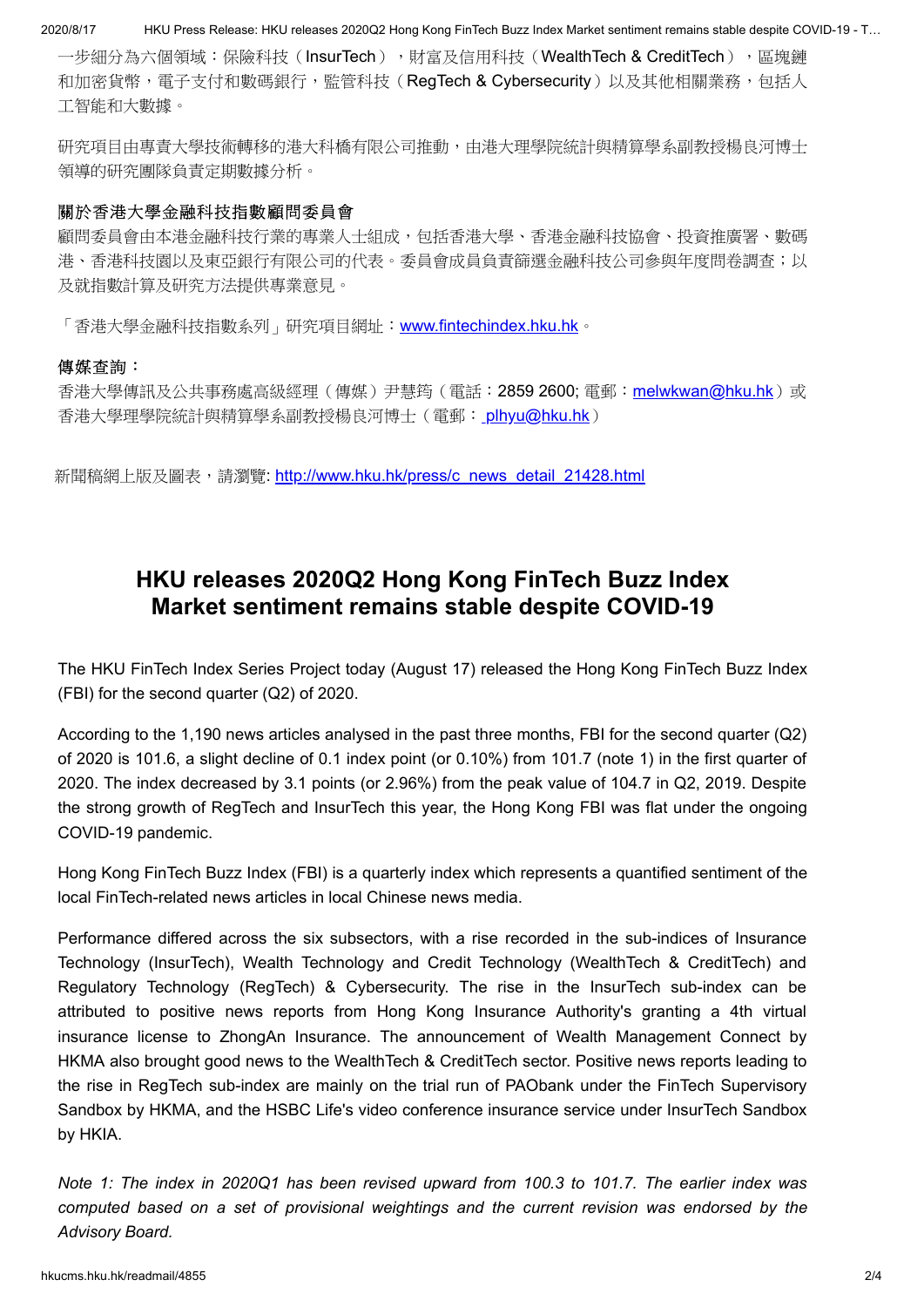### **About the HKU FinTech Index Series Project**

The HKU FinTech Index Series Project introduces the Hong Kong FinTech Growth Index (FGI) and the Hong Kong FinTech Buzz Index (FBI) to gauge local FinTech companies' outlook on the industry and the general sentiment on the sector as reported by local press. It is the first in the region to provide index indicators on the development of the sector, with an aim to provide information in a timely manner to track the growth and development of the financial technology industry in Hong Kong.

FGI is a yearly index with four sub-indices on Business Environment, Business Performance, Investment on R&D and Demand on Talent. It reflects Hong Kong FinTech sector's forecast of the market situation in the coming year and gives an assessment of the situation in the current year. FBI is a quarterly index representing a quantified sentiment of the local FinTech-related news articles in Chinese for the past three months. The index has a base value of 100 points which represents the sentiment of nearly 10K FinTech related news articles in major local news media outlets in 2016 and 2017. FBI is further broken down into six sectors: Insurance Technology (InsurTech), Wealth Management and Credit Technology (WealthTech & CreditTech), Blockchain & Cryptocurrency, E-Payment & Digital Banking, Regulatory Technology (RegTech) & Cybersecurity and other related business including AI and big data.

The project was initiated by the technology transfer company of the University - Versitech Limited, and is led by Dr Philip Yu of the Department of Statistics and Actuarial Science of the Faculty of Science.

### **About HKU FinTech Index Advisory Board**

The Advisory Board comprises professionals from the University of Hong Kong and the local FinTech industry, including representatives from FinTech Association of Hong Kong, InvestHK, Cyberport, Hong Kong Science and Technology Parks Corporation, and The Bank of East Asia, Limited. The members provide expert advice on the FinTech companies to be included in the master list for the annual survey to return the FinTech Growth Index. They also advise the Project on index methodology.

For further information on the HKU FinTech Index Series Project, please visit the project's website at [www.fintechindex.hku.hk](http://www.fintechindex.hku.hk/).

### **For media enquiry:**

Ms Melanie Wan, Communication and Public Affairs Office, HKU (Tel: 2859 2600 / Email: [melwkwan@hku.hk\)](mailto:melwkwan@hku.hk), or

Dr Philip L.H. Yu, Department of Statistics and Actuarial Science, Faculty of Science, HKU (Email: [plhyu@hku.hk\)](mailto:plhyu@hku.hk)

For the online press invitation or press release, and photos (if available), please visit: [http://www.hku.hk/press/news\\_detail\\_21428.html](http://www.hku.hk/press/news_detail_21428.html)

Download the HKU News app for the latest press invitations and releases: [iOS](https://itunes.apple.com/hk/app/hku-news/id581455414?lh=en)

Contact persons at HKU:

Ms Melanie Wan, Senior Manager (Media) Tel: (852) 2859 2600 Fax: (852) 2858 4986 Email: [melwkwan@hku.hk](mailto:melwkwan@hku.hk)

Ms Rashida Suffiad, Senior Manager (Media) Tel: (852) 2857 8555 Fax: (852) 2858 4986 Email: [rsuffiad@hku.hk](mailto:rsuffiad@hku.hk)

For media enquiries after office hours, please call (852) 6347 2221